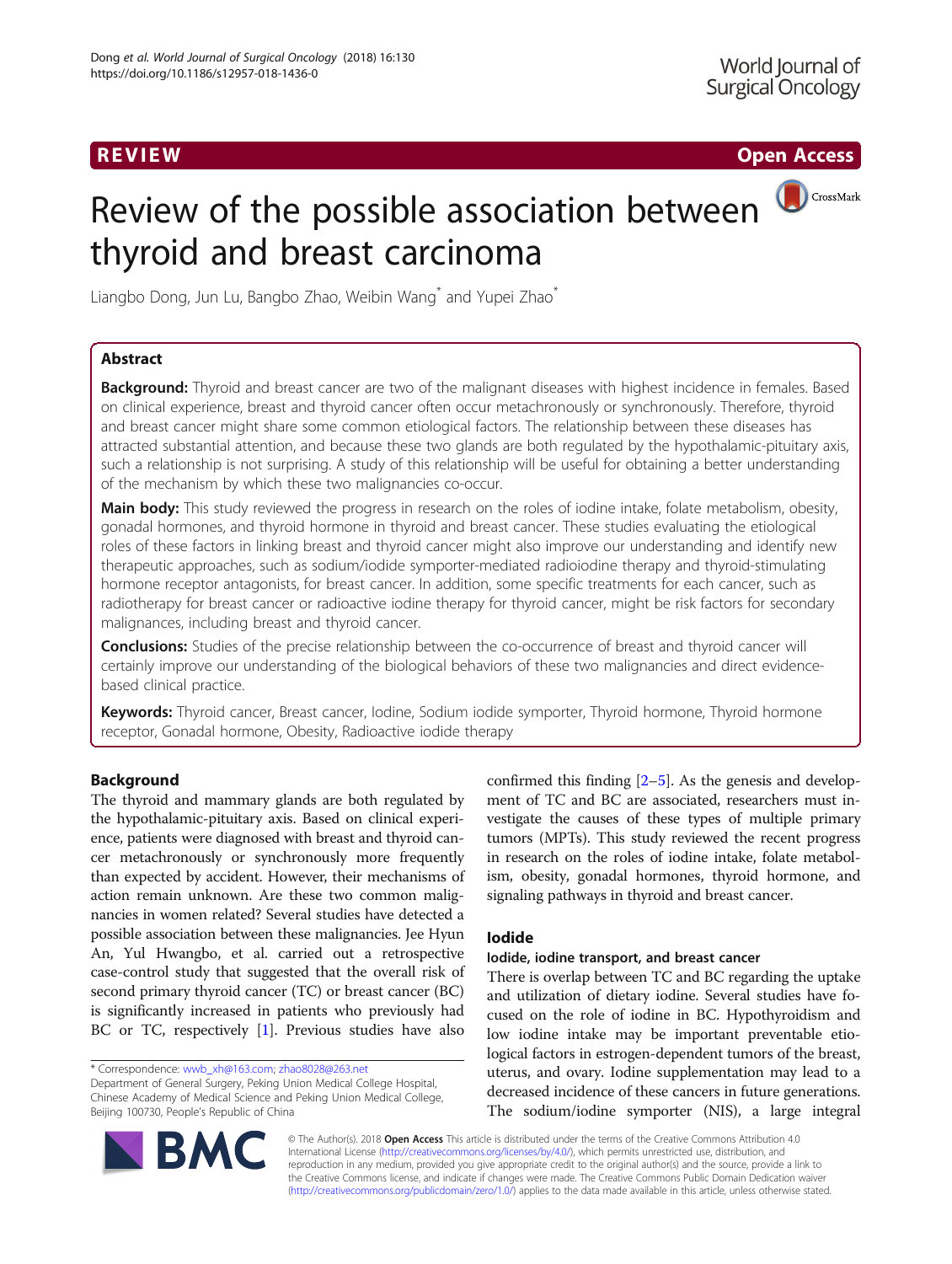plasma membrane glycoprotein that mediates iodide uptake, is expressed at its highest levels in the thyroid and lactating breast [\[6](#page-5-0)–[8\]](#page-5-0). Over 40 years ago, BC tissues were shown to take up radioactive iodine; in contrast, uptake does not occur in normal, non-lactating breast tissues [[9](#page-5-0)]. 25 years later, NIS mRNA was first detected in breast cancer specimens [[10](#page-5-0)]. In 2001, Moon DH, Lee SH, et al. studied the correlation between the expression of the human NIS mRNA and the uptake of 99mTc-pertechnetate in 25 breast tumors. However, compared with NIS mRNA expression, the level of iodide uptake was relatively low [[11](#page-5-0)]. Later, in 2003, the NIS protein was shown to be predominantly expressed in the intracellular space, whereas NIS in lactating mammary glands is located on the basolateral membrane [\[6\]](#page-5-0). Therefore, researchers have hypothesized that the mislocalization of NIS protein may lead to the disparity between the NIS expression level and observed radioiodide uptake. Based on endocrinological studies, iodine deficiency may stimulate the gonadotrophin secretion and then result in a hyperestrogenic state, which possesses characteristics of relatively high production of estrone and estradiol and a relatively low estriol to estrone and estradiol ratio. This alteration in endocrine state may increase the risk of BC [[12\]](#page-5-0). In addition, strategies that increase dietary iodine intake may reduce the risk of BC [[13\]](#page-5-0) (Fig. 1). Conversely, excess iodide intake also plays an unfavorable role in BC by stimulating ER- $\alpha$  transcriptional activity [\[14\]](#page-5-0). Malya FU et al. reported a high urine-iodine concentration (UIC) in a significantly larger portion of BC patients than controls [\[15](#page-5-0)]. Others have also indicated that NIS can be used as an objective criterion for predicting the sensitivity of luminal B and basal BC subtypes to neoadjuvant chemotherapy, which will improve treatment outcomes in this group of patients [[16\]](#page-5-0).

# Iodine, iodide transport, and thyroid cancer

Iodine deficiency is a well-established risk factor for the development of TC, [\[17](#page-5-0)] and iodine supplementation has been carried out in most areas with endemic goiter. Chronic iodine deficiency may have some protective effects on females, but no equivalent studies have detected its effect on males [[18\]](#page-5-0). As shown in the study by Anne-Catherine Gerard et al., iodine deficiency induces the expression of the vascular endothelial growth factor (VEGF) mRNA in both normal thyroid cells and TC cells. This effect lasts longer in thyroid carcinoma cell lines, suggesting impairment of downregulation mechanism. Moreover, the iodine deficiency-induced VEGF expression partially depends on hypoxia-inducible factor-1 (HIF-1) instead of on reactive oxygen species. Thus, iodine deficiency may provide an angiogenic environment for abnormal proliferation of TC cells [\[19](#page-5-0)]. By contrast,

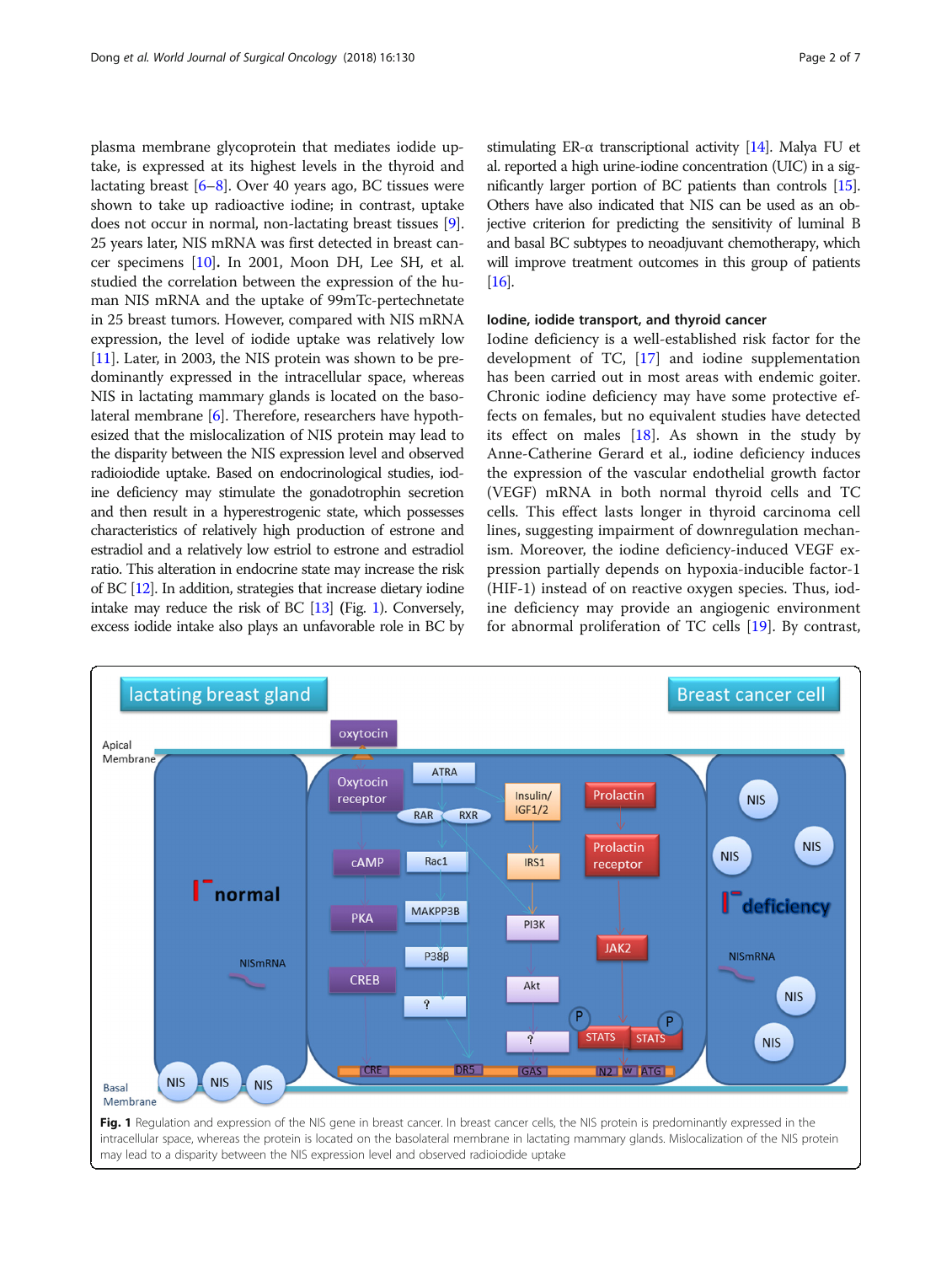excess iodine has also been connected with an increased incidence of papillary thyroid cancer (PTC). After the implementation of universal salt iodization in China in 1996, the incidence of goiter was reduced by almost 50%; however, the incidence of TC is steadily increasing [[20\]](#page-5-0). Haixia Guan from Johns Hopkins Hospital and others have focused on this issue and initiated a study measuring and comparing the mutation of the T1799A BRAF in 1032 patients from five regions in China with different levels of iodine intake. As high iodine intake contributes to the occurrence of the T1799A BRAF gene mutation, it may be a risk factor for the development of PTC [\[21](#page-5-0)]. According to a cross-sectional study from South China, the mean UIC, an index for evaluating the nutritional status of a population, is significantly higher in patients with thyroid nodules than in healthy individuals; of these thyroid nodules, approximately 5–15% were malignant, i.e., TC [\[22](#page-5-0)]. However, the conclusive link between excess iodide and TC remains unclear. Others also believe that this increase in the incidence is mainly due to advances in diagnostic technology.

In conclusion, dietary iodide deficiency and intracellular iodide deficiency caused by mislocalization of NIS may play a role in the carcinogenesis of TC and BC. Iodine deficiency may cause DNA damage in the thyroid gland and promote cancer [[23](#page-5-0)]. Moreover, studies on the role of iodide in BC provide promising therapeutic approaches. For instance, NIS-mediated radioiodine therapy for estrogen receptor-negative BC has been studied in more detail [[24](#page-5-0)], and Kelkar MG recently reported that histone deacetylase inhibitors (HDACis) as modulators of NIS expression can significantly increase NIS expression but do not alter its intracellular localization. Thus, there is a promising future for NIS-mediated radioiodine therapy [[25](#page-5-0)]. Kelkar MG, first highlighted the role of p53 as a negative transcriptional regulator of human functional NIS gene expression in BC, providing important perspectives into the promising clinical use of NIS-mediated radioiodine therapy, which may significantly impact a patient with a mutant versus wild-type p53 profile [\[26\]](#page-5-0).

# Sex hormones, reproductive factors, and thyroid cancer

Hormones induce oncogenesis by promoting cell proliferation, an essential component of carcinogenesis. In addition, their important roles have been well studied in BC and prostate cancers [\[27\]](#page-5-0). TC exhibits a great gender disparity; it is 2.9-fold more common in women than in men. A significant difference between men and women is their sex hormones and the influences of these hormones on multiple organs and systems. The fluctuating levels of sex hormones during a woman's menstrual cycle and pregnancy have been hypothesized to be the root cause of the gender disparity in PTC [\[28\]](#page-5-0). Because TC is highly prevalent in fertile women, hormonal and reproductive factors may also be involved in its incidence [\[29](#page-5-0)]. As shown in the 1993 study by Inoue et al., estradiol increases proliferation of estrogen receptor (ER)-positive PTC, supporting the hypothesis that estrogen promotes the proliferation of this type of disease [[30\]](#page-5-0). Estradiol also alters the expression of estrogen receptor subtypes in TC cell lines [\[31](#page-5-0)–[33\]](#page-5-0). Guia et al. investigated the expression of estrogen receptor  $\alpha$  (ER $\alpha$ ) and progesterone receptor (PR) in female and male patients with PTC and connected their levels with the clinical manifestation and molecular features. ERα and PR were detected in 66.5 and 75.8% of cases, respectively. Their expression significantly relates to a larger tumor size and higher prevalence of local metastases. Furthermore, the "receptor conversion" (variation in receptor status in primary and metastatic BC) phenomenon was first observed in thyroid cancer and has subsequently been reported in BC [\[29\]](#page-5-0). Estrogen promotes growth through classical genomic and non-genomic pathways, which are mediated via the membrane-bound ER. This receptor is correlated to the Aurora-like serine/threonine kinase (APK) and phosphoinositol 3-kinase (PI3K) tyrosine kinase signaling pathways. However, in contrast to other carcinomas, detailed information about this regulatory mechanism has not been reported for TC [[34\]](#page-5-0). As shown in the study by Rajoria et al., estrogen is associated with increased adherence, invasion, and migration of TC cell lines. Thus, the higher occurrence rate of TC in women could possibly due to the expression of a functional ER, which participates in cellular processes that contribute to the enhanced mitogenic, migratory, and invasive potential of thyroid cells. These findings will promote the future development of anti-estrogenic therapies targeting neoplasm invasion and migration, thus reducing the tendency to metastasize [\[35](#page-5-0)]. Membrane-bound ER is linked to the mitogen-activated protein kinase (MAPK) and PI3K tyrosine kinase signaling pathways, and in PTC, these pathways may be activated by either chromosomal rearrangement of the tyrosine receptor kinase (TRKA), RET/PTC genes, or a BRAF mutation. Additionally, these pathways may be stimulated by high estrogen levels in females. Furthermore, estrogen regulates angiogenesis and metastasis, which are crucial to the outcomes of TC [\[34](#page-5-0)].

# Thyroid hormones (THs), TH receptor β1 (TRβ1), antibodies, and breast cancer THs

Thyroid hormones exert diverse critical biological effects on the growth, differentiation, metabolism, and physiological function of almost all human tissues, including the mammary gland [[36](#page-5-0), [37](#page-5-0)]. However, the correlation between thyroid function and BC is uncertain. Søgaard M, Farkas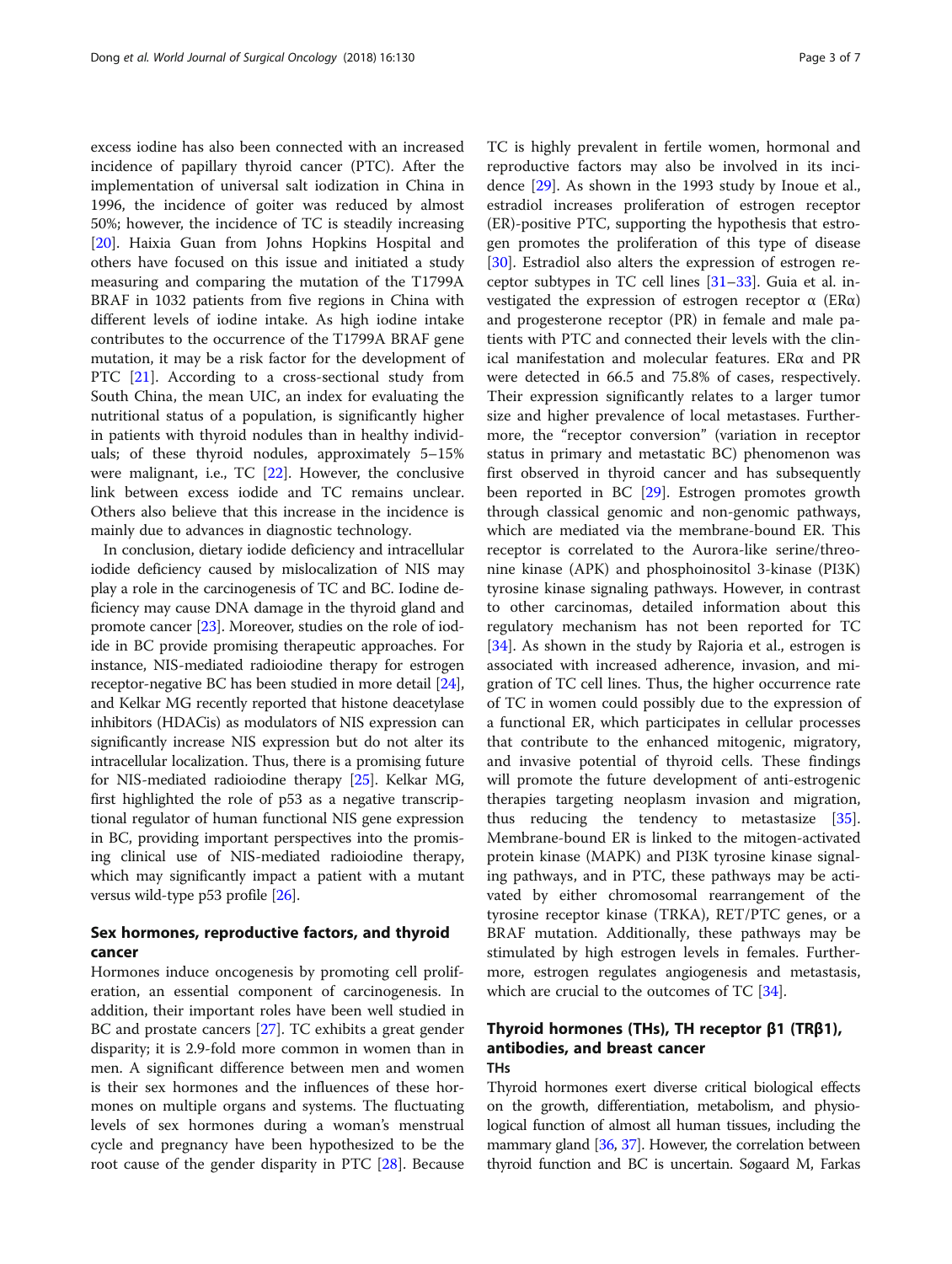DK, et al. conducted a nationwide cohort study, which included 61,873 women with hypothyroidism and 80,343 women with hyperthyroidism, in which the women with hyperthyroidism had greater risk of developing BC, and the women with hypothyroidism had a slightly decreased incidence of BC [\[38\]](#page-5-0). By evaluating a large cohort of women, Journy NMY et al. also reported that the risk of BC mortality elevated in women with hyperthyroidism with hyperthyroidism after 60 years of age [\[39](#page-5-0)]. Others have already focused on the mechanism underlying this phenomenon. As reported in the study by Moretto FC, De Sibio MT, et al., triiodothyronine (T3) may induce the expression of HIF-1 and transform growth factor alpha (TGF) in the MCF7 breast cancer cell line. These factors are related to the genesis and development of BC. Moreover, thiiodothyronine (T3) exerts this effect by activating PI3K [[40](#page-5-0)]. As shown in the 2002 study by Sumi Dinda et al., T3 may regulate the cell cycle progression and proliferation of T47D cells (an estrogen-responsive human ductal carcinoma cell line that expresses detectable levels of ER) by increasing the p53 levels and inducing pRb hyperphosphorylation via a common mechanism involving the ER and T3 receptor-mediated pathways [[41](#page-5-0)]. Additionally, Hall LC et al. supported this hypothesis and reported that T3 induced activation of ER-mediated gene expression and promoted the proliferation of MCF7 cells. Although the effects were weaker than those induced by E2, T3 may play roles in BC development and progression [\[42\]](#page-5-0). In the 2010 study by Tosovic A et al., the T3 levels were shown to be positively and dose-dependently related to the BC risk in postmenopausal women [\[43\]](#page-5-0). The 2005 study by P.P. Saraiva also supported the above conclusion that high T3 levels in postmenopausal women are positively and dose-dependently correlated with the risk of BC. However, this situation was observed in postmenopausal women who had a significant increase in their thyroid/estradiol ratio. These phenomena may suggest that the imbalance between E2 and T3 promotes the genesis and development of BC [[44](#page-5-0)]. In contrast, hypothyroidism has been associated with a decreased risk of BC [\[45\]](#page-5-0). However, the association between TH and BC is currently controversial, and conclusive evidence is lacking. In a study by Johannes LP et al., hypothyroidism and low-normal free T4 (FT4) levels were reported to be correlated to an increased risk of BC in postmenopausal women [\[46](#page-5-0)]. Overall, further studies are needed to investigate the precise association between thyroid function and BC.

# TR

TR belongs to the nuclear hormone receptor superfamily, similar to classical biomarkers of BC, such as ER and PR. Its exact role in the genesis and progression of BC has been known for years. Several scientists investigated this question in 2014. As demonstrated in the study by Sobine Heublein, Doris Mayr, et al., TRs may be an interesting biomarker and prognostic factor for patients with BRCA1-associated BC. TRβ positivity may be positively related to the five-year or overall survival of BC patients, whereas TRα has opposing actions [[47\]](#page-5-0). Jeon won Park et al. studied the mutation of TRβ, which is considered to have oncogenic activity. According to previous studies, TRβ1 may function as a tumor suppressor. However, TRβ1 expression is silenced by several mechanisms, such as hypermethylation of the promoter region and a microRNA-mediated regulatory mechanism. Additionally, TRβ1 mutations also cause it to lose its tumor suppressor function. In addition to the C-terminal frameshift mutation PV, some additional sequences in the C-terminal regions of TRβ1, such as Mkar, Mdbs, and AM, also exhibit oncogenic activity, promoting cell proliferation and suppressing differentiation and apoptosis [[48](#page-5-0)]. Some researchers in China have reported that aberrant TRβ1 expression and mutations are associated with the genesis and development of BC in the Chinese population [\[49\]](#page-5-0). Nonetheless, the exact role of TR in the genesis of BC remains unclear. Further studies are needed to identify a new biomarker of BC and new strategies for developing targeted therapy.

As discussed above, altered TH function and dysfunction of TR contribute to the increased incidence of BC. Other factors, such as autoimmune antibodies, may also play a role in its genesis [\[50\]](#page-5-0). Autoimmune thyroid diseases, such as Graves' disease, are characterized by increased levels of thyroid peroxidase antibodies (TPOAbs) and thyroglobulin antibodies (TgAbs). These two autoimmune antibodies have a well-established association with BC. In addition, Pawel S. et al. in 2013 showed the TSH receptor (TSHR) antibody to be a positive determinant of BC and the only positive determinant in the analysis of age-matched patients. Thus, TSHR antagonists may potentially play a prophylactic role in BC, and additional clinical research is advisable [\[51](#page-6-0)].

# **Others**

The genesis and development of both TC and BC are quite complicated. Some other factors may play a role in the co-existence of TC and BC. Radioactive iodine therapy is a routine therapy for differentiated TC in Western countries, and it is increasingly being used in China. As mentioned above, mammary gland cells also express NIS, thus, the breast tissue may also absorb radioactive iodine, and the absorption of a high dose of radioactive substances may induce carcinogenesis [[52\]](#page-6-0). The results of a retrospective single-center study in Portugal suggest that the risk of developing second primary cancer is increased after radioactive iodine therapy, particularly for activities  $> 200$  mCi [\[53](#page-6-0)]. However, because of the lack of statistics, this hypothesis requires further support.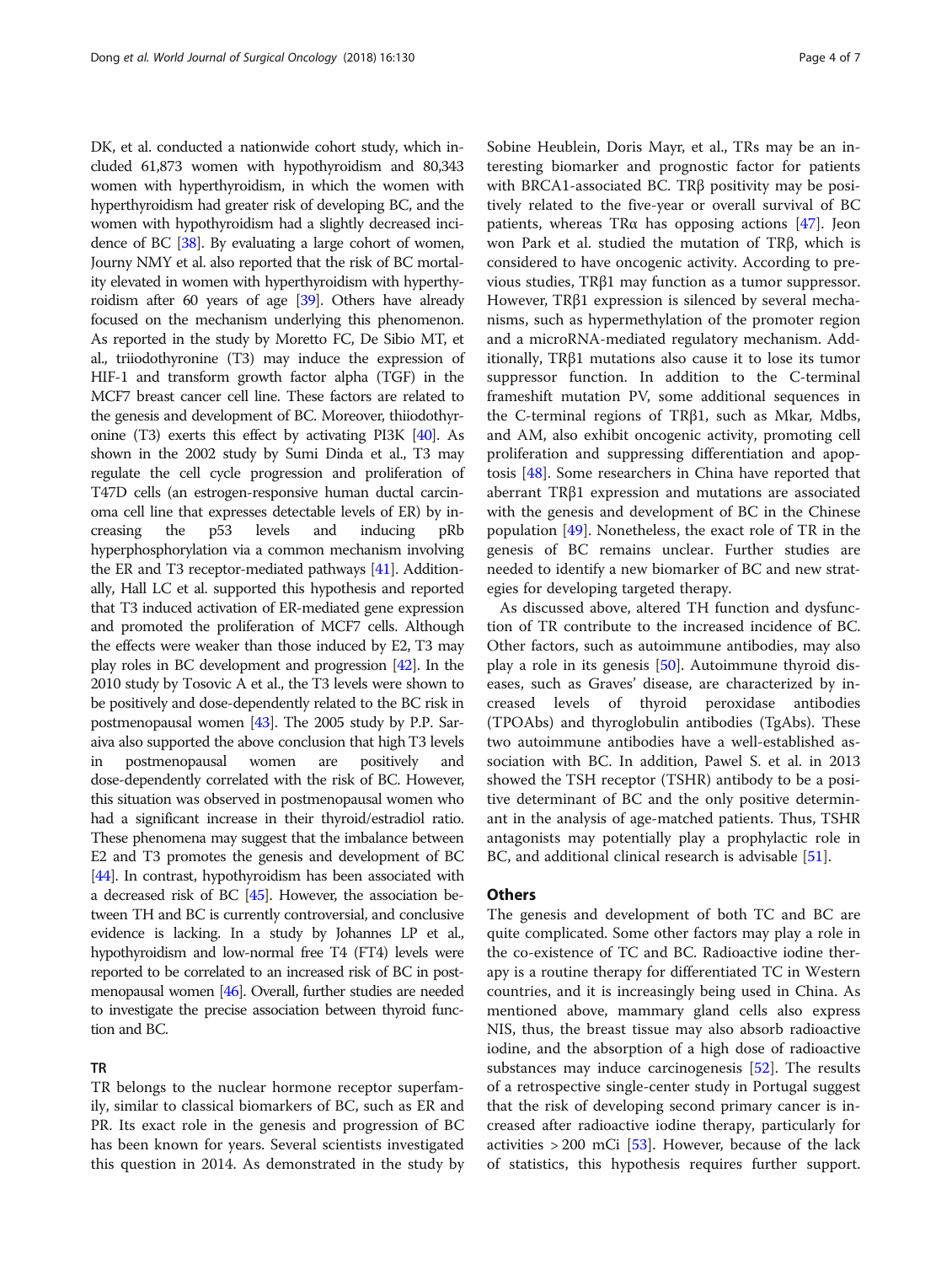<span id="page-4-0"></span>Additionally, in a 2015 long-term follow-up study, radioactive iodine (RAI) therapy did not significantly increase the occurrence and recurrence of subsequent BC [\[54](#page-6-0)]. In 2015, Zhang YJ et al. from Peking Union Medical College conducted a meta-analysis that included 6 cohort studies, involving 17,914 patients. The results suggested that the risk of secondary primary BC in TC survivors treated with RAI did not increase compared with TC survivors not treated with RAI [[55](#page-6-0)]. Folate metabolism, which plays an essential role in DNA synthesis, is another important aspect of carcinogenesis, and it was recently shown to be involved in the increased incidence of TC and BC. As shown in a study by Zara-Lopes T, an alteration in the methylenetetrahydrofolate reductase (MTHFR) gene that participates in folate metabolism, C677T, is significantly associated with the increased incidence of thyroid and breast cancer. These factors may be used as potential predictive and prognostic markers for both types of cancer [[56](#page-6-0)]. Obesity and a higher cancer risk have a well-established, strong association; weight, weight gain, and obesity are responsible for approximately 20% of all malignant neoplasms. TC and BC are no exception [\[57](#page-6-0)]. A 2016 study in Korea reported a positive association between a high body mass index (BMI) and TC incidence, and prevention efforts, such as weight gain control, may reduce the burden of TC [\[58](#page-6-0)]. Yunji Hwang et al. conducted a large-scale case-control study and suggested that middle-aged adults who gain weight have a higher risk of developing PTC. Although this study has some limitations, such as recall and detection bias, the results still suggest that weight gain control can decrease the incidence of TC [[59\]](#page-6-0). A study in France also supported this hypothesis. Clavel-Chapelon F et al. identified a significant dose-dependent association between the risk of developing TC and BMI, particularly in women who gained weight from menarche to adulthood [[60\]](#page-6-0). Meanwhile, the role of obesity or a high BMI in the development of breast cancer has been well-known for years [\[61](#page-6-0), [62\]](#page-6-0). Moreover, weight loss interventions are recommended for patients with BC [[63\]](#page-6-0).

## Conclusions

In summary, the etiologies of thyroid and mammary gland cancers share common features, such as iodine intake and transport and the levels of thyroid function, TH receptors, obesity, and sex hormones. Factors that contribute to the initiation of TC, such as low dietary iodine, hypothyroidism, and other thyroid disorders, may also contribute to the increased risk of BC. Some factors, such as estrogen and reproductive factors that play well-established roles in BC initiation, may be associated with TC. These studies may help to explain why these two cancers occur metachronously or synchronously more frequently than would be expected by chance. Moreover, studies on the commonalities between these two cancers may provide new prophylactic therapeutic strategies and early diagnostic methods, such as anti-estrogen therapy for thyroid carcinoma and anti-TSHR therapy for breast carcinoma. Although further theoretical and clinical studies are still needed before these treatments are applied in the clinic, future clinical applications are promising. The precise relationship between the co-occurrence of breast and thyroid cancer remains controversial and inconclusive, yet studies of their co-occurrence will certainly improve our understanding of the biological behaviors of these two malignancies and direct evidence-based clinical practice.

### Abbreviations

BC: Breast cancer; MPTs: Multiple primary tumors; NIS: Sodium/iodide symporter; PTC: Papillary thyroid cancer; TC: Thyroid cancer; TH: Thyroid hormone; TRβ1: TH receptor β1; TSH: Thyroid stimulating hormone; TSHR: Thyroid-stimulating hormone receptor

#### Funding

The Research Special Fund for the Public Welfare Industry of Health (The Translational Research of Early Diagnosis and Comprehensive Treatment in Pancreatic Cancer, 201202007).

#### Authors' contributions

LD, JL, and BZ wrote the paper. YZ and WW were involved in reviewing and editing the manuscript. All authors read and approved the final manuscript.

#### Authors' information

Zhao Yupei, male, is an academician of the Chinese Academy of Sciences, chief surgeon, 18 and 19 central alternate member, vice chairman of the China Association for Science and Technology, deputy director of the Central Health Committee, Peking Union Medical College Hospital, and vice president of the Chinese Medical Association. He has been working in the front-line of clinical work, scientific research and teaching in general surgery. He has won the second prize of national science and technology progress.

# Ethics approval and consent to participate

Not applicable.

#### Consent for publication

Not applicable.

#### Competing interests

The authors declare that they have no competing interests.

### Publisher's Note

Springer Nature remains neutral with regard to jurisdictional claims in published maps and institutional affiliations.

#### Received: 4 March 2018 Accepted: 26 June 2018 Published online: 05 July 2018

#### References

- An JH, Hwangbo Y, Ahn HY, Keam B, Lee KE, Han W, Park do J, Park IA, Noh DY, Youn YK, et al. A possible association between thyroid cancer and breast cancer. Thyroid. 2015;25:1330–8.
- 2. Brown AP, Chen J, Hitchcock YJ, Szabo A, Shrieve DC, Tward JD. The risk of second primary malignancies up to three decades after the treatment of differentiated thyroid cancer. J Clin Endocrinol Metab. 2008;93:504–15.
- 3. Subramanian S, Goldstein DP, Parlea L, Thabane L, Ezzat S, Ibrahim-Zada I, Straus S, Brierley JD, Tsang RW, Gafni A, et al. Second primary malignancy risk in thyroid cancer survivors: a systematic review and meta-analysis. Thyroid. 2007;17:1277–88.
- 4. Tanaka H, Tsukuma H, Koyama H, Kinoshita Y, Kinoshita N, Oshima A. Second primary cancers following breast cancer in the Japanese female population. Jpn J Cancer Res. 2001;92:1–8.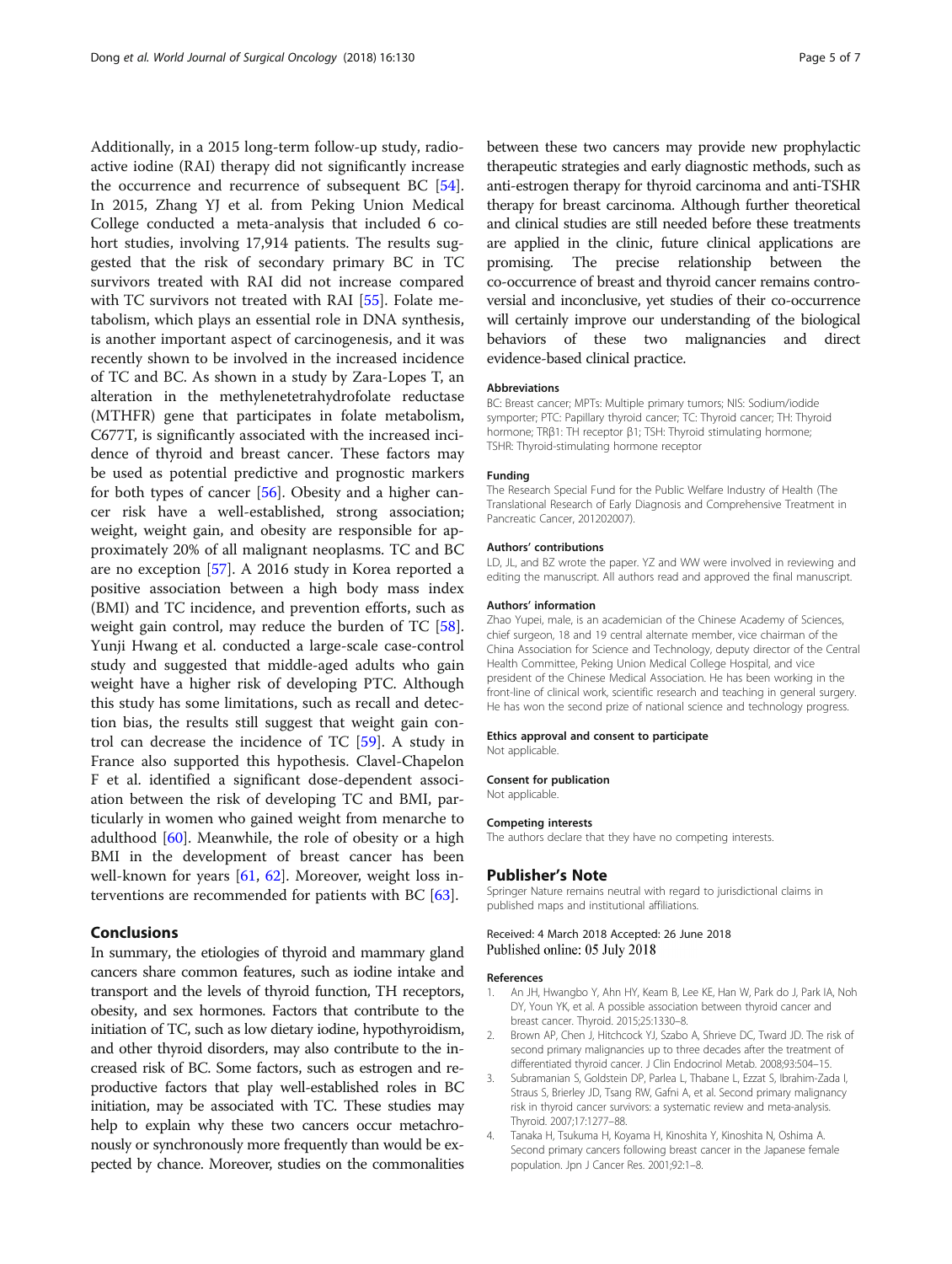- <span id="page-5-0"></span>5. Evans HS, Lewis CM, Robinson D, Bell CM, Moller H, Hodgson SV. Incidence of multiple primary cancers in a cohort of women diagnosed with breast cancer in Southeast England. Br J Cancer. 2001;84:435–40.
- 6. Wapnir IL, van de Rijn M, Nowels K, Amenta PS, Walton K, Montgomery K, Greco RS, Dohan O, Carrasco N. Immunohistochemical profile of the sodium/iodide symporter in thyroid, breast, and other carcinomas using high density tissue microarrays and conventional sections. J Clin Endocrinol Metab. 2003;88:1880–8.
- Tazebay UH, Wapnir IL, Levy O, Dohan O, Zuckier LS, Zhao QH, Deng HF, Amenta PS, Fineberg S, Pestell RG, Carrasco N. The mammary gland iodide transporter is expressed during lactation and in breast cancer. Nat Med. 2000;6:871–8.
- 8. Cho JY, Leveille R, Kao R, Rousset B, Parlow AF, Burak WE Jr, Mazzaferri EL, Jhiang SM. Hormonal regulation of radioiodide uptake activity and Na+/Isymporter expression in mammary glands. J Clin Endocrinol Metab. 2000;85: 2936–43.
- 9. Eskin BA, Parker JA, Bassett JG, George DL. Human breast uptake of radioactive iodine. Obstet Gynecol. 1974;44:398–402.
- 10. Kilbane MT, Ajjan RA, Weetman AP, Dwyer R, McDermott EW, O'Higgins NJ, Smyth PP. Tissue iodine content and serum-mediated 125I uptake-blocking activity in breast cancer. J Clin Endocrinol Metab. 2000;85:1245–50.
- 11. Moon DH, Lee SJ, Park KY, Park KK, Ahn SH, Pai MS, Chang H, Lee HK, Ahn IM. Correlation between 99mTc-pertechnetate uptakes and expressions of human sodium iodide symporter gene in breast tumor tissues. Nucl Med Biol. 2001;28:829–34.
- 12. Rappaport J. Changes in dietary iodine explains increasing incidence of breast Cancer with distant involvement in young women. J Cancer. 2017;8:174–7.
- 13. Smyth PP. The thyroid, iodine and breast cancer. Breast Cancer Res. 2003;5: 235–8.
- 14. He S, Wang B, Lu X, Miao S, Yang F, Zava T, Ding Q, Zhang S, Liu J, Zava D, Shi YE. Iodine stimulates estrogen receptor singling and its systemic level is increased in surgical patients due to topical absorption. Oncotarget. 2018;9: 375–84.
- 15. Malya FU, Kadioglu H, Hasbahceci M, Dolay K, Guzel M, Ersoy YE. The correlation between breast cancer and urinary iodine excretion levels. J Int Med Res. 2018;46:687–92.
- 16. Chekhun VF, Andriiv AV, Lukianova NY. Significance of iodine symporter for prognosis of the disease course and efficacy of neoadjuvant chemotherapy in patients with breast cancer of luminal and basal subtypes. Exp Oncol. 2017;39:65–8.
- 17. Franceschi S. Iodine intake and thyroid carcinoma–a potential risk factor. Exp Clin Endocrinol Diabetes. 1998;106(Suppl 3):S38–44.
- 18. Zimmermann MB, Galetti V. Iodine intake as a risk factor for thyroid cancer: a comprehensive review of animal and human studies. Thyroid Res. 2015;8:8.
- 19. Gerard AC, Humblet K, Wilvers C, Poncin S, Derradji H, de Ville de Goyet C, Abou-el-Ardat K, Baatout S, Sonveaux P, Denef JF, Colin IM. Iodinedeficiency-induced long lasting angiogenic reaction in thyroid cancers occurs via a vascular endothelial growth factor-hypoxia inducible factor-1 dependent, but not a reactive oxygen species-dependent, pathway. Thyroid. 2012;22:699–708.
- 20. Zhao W, Han C, Shi X, Xiong C, Sun J, Shan Z, Teng W. Prevalence of goiter and thyroid nodules before and after implementation of the universal salt iodization program in mainland China from 1985 to 2014: a systematic review and meta-analysis. PLoS One. 2014;9:e109549.
- 21. Guan H, Ji M, Bao R, Yu H, Wang Y, Hou P, Zhang Y, Shan Z, Teng W, Xing M. Association of high iodine intake with the T1799A BRAF mutation in papillary thyroid cancer. J Clin Endocrinol Metab. 2009;94:1612–7.
- 22. Zhao H, Tian Y, Liu Z, Li X, Feng M, Huang T. Correlation between iodine intake and thyroid disorders: a cross-sectional study from the south of China. Biol Trace Elem Res. 2014;162:87–94.
- 23. Maier J, van Steeg H, van Oostrom C, Paschke R, Weiss RE, Krohn K. Iodine deficiency activates antioxidant genes and causes DNA damage in the thyroid gland of rats and mice. Biochim Biophys Acta. 2007;1773:990–9.
- 24. Yao C, Pan Y, Li Y, Xu X, Lin Y, Wang W, Wang S. Effect of sodium/iodide symporter (NIS)-mediated radioiodine therapy on estrogen receptornegative breast cancer. Oncol Rep. 2015;34:59–66.
- 25. Kelkar MG, Senthilkumar K, Jadhav S, Gupta S, Ahn BC, De A. Enhancement of human sodium iodide symporter gene therapy for breast cancer by HDAC inhibitor mediated transcriptional modulation. Sci Rep. 2016;6:19341.
- 26. Kelkar MG, Thakur B, Derle A, Chatterjee S, Ray P, De A. Tumor suppressor protein p53 exerts negative transcriptional regulation on human sodium iodide symporter gene expression in breast cancer. Breast Cancer Res Treat. 2017;164:603–15.
- 27. Pathak DR, Osuch JR, He J. Breast carcinoma etiology: current knowledge and new insights into the effects of reproductive and hormonal risk factors in black and white populations. Cancer. 2000;88:1230–8.
- 28. Rahbari R, Zhang L, Kebebew E. Thyroid cancer gender disparity. Future Oncol. 2010;6:1771–9.
- 29. Vannucchi G, De Leo S, Perrino M, Rossi S, Tosi D, Cirello V, Colombo C, Bulfamante G, Vicentini L, Fugazzola L. Impact of estrogen and progesterone receptor expression on the clinical and molecular features of papillary thyroid cancer. Eur J Endocrinol. 2015;173:29–36.
- 30. Inoue H, Oshimo K, Miki H, Kawano M, Monden Y. Immunohistochemical study of estrogen receptors and the responsiveness to estrogen in papillary thyroid carcinoma. Cancer. 1993;72:1364–8.
- 31. Lee ML, Chen GG, Vlantis AC, Tse GM, Leung BC, van Hasselt CA. Induction of thyroid papillary carcinoma cell proliferation by estrogen is associated with an altered expression of Bcl-xL. Cancer J. 2005;11:113–21.
- 32. Zeng Q, Chen GG, Vlantis AC, van Hasselt CA. Oestrogen mediates the growth of human thyroid carcinoma cells via an oestrogen receptor-ERK pathway. Cell Prolif. 2007;40:921–35.
- 33. Zeng Q, Chen G, Vlantis A, Tse G, van Hasselt C. The contributions of oestrogen receptor isoforms to the development of papillary and anaplastic thyroid carcinomas. J Pathol. 2008;214:425–33.
- 34. Derwahl M, Nicula D. Estrogen and its role in thyroid cancer. Endocr Relat Cancer. 2014;21:T273–83.
- 35. Rajoria S, Suriano R, Shanmugam A, Wilson YL, Schantz SP, Geliebter J, Tiwari RK. Metastatic phenotype is regulated by estrogen in thyroid cells. Thyroid. 2010;20:33–41.
- 36. Cheng SY, Leonard JL, Davis PJ. Molecular aspects of thyroid hormone actions. Endocr Rev. 2010;31:139–70.
- 37. Yen PM. Physiological and molecular basis of thyroid hormone action. Physiol Rev. 2001;81:1097–142.
- 38. Sogaard M, Farkas DK, Ehrenstein V, Jorgensen JO, Dekkers OM, Sorensen HT. Hypothyroidism and hyperthyroidism and breast cancer risk: a nationwide cohort study. Eur J Endocrinol. 2016;174:409–14.
- 39. Journy NMY, Bernier MO, Doody MM, Alexander BH, Linet MS, Kitahara CM. Hyperthyroidism, hypothyroidism, and cause-specific mortality in a large cohort of women. Thyroid. 2017;27:1001–10.
- 40. Moretto FC, De Sibio MT, Luvizon AC, Olimpio RM, de Oliveira M, Alves CA, Conde SJ, Nogueira CR. Triiodothyronine (T3) induces HIF1A and TGFA expression in MCF7 cells by activating PI3K. Life Sci. 2016;154:52–7.
- 41. Dinda S, Sanchez A, Moudgil V. Estrogen-like effects of thyroid hormone on the regulation of tumor suppressor proteins, p53 and retinoblastoma, in breast cancer cells. Oncogene. 2002;21:761–8.
- 42. Hall LC, Salazar EP, Kane SR, Liu N. Effects of thyroid hormones on human breast cancer cell proliferation. J Steroid Biochem Mol Biol. 2008;109:57–66.
- 43. Tosovic A, Bondeson AG, Bondeson L, Ericsson UB, Malm J, Manjer J. Prospectively measured triiodothyronine levels are positively associated with breast cancer risk in postmenopausal women. Breast Cancer Res. 2010;12:R33.
- 44. Saraiva PP, Figueiredo NB, Padovani CR, Brentani MM, Nogueira CR. Profile of thyroid hormones in breast cancer patients. Braz J Med Biol Res. 2005;38:761–5.
- 45. Cristofanilli M, Yamamura Y, Kau SW, Bevers T, Strom S, Patangan M, Hsu L, Krishnamurthy S, Theriault RL, Hortobagyi GN. Thyroid hormone and breast carcinoma. Primary hypothyroidism is associated with a reduced incidence of primary breast carcinoma. Cancer. 2005;103:1122–8.
- 46. Kuijpens JL, Nyklictek I, Louwman MW, Weetman TA, Pop VJ, Coebergh JW. Hypothyroidism might be related to breast cancer in post-menopausal women. Thyroid. 2005;15:1253–9.
- 47. Heublein S, Mayr D, Meindl A, Angele M, Gallwas J, Jeschke U, Ditsch N. Thyroid hormone receptors predict prognosis in BRCA1 associated breast Cancer in opposing ways. PLoS One. 2015;10:e0127072.
- 48. Park JW, Zhao L, Willingham M, Cheng SY. Oncogenic mutations of thyroid hormone receptor beta. Oncotarget. 2015;6:8115–31.
- 49. Ling Y, Ling X, Fan L, Wang Y, Li Q. Mutation analysis underlying the downregulation of the thyroid hormone receptor beta1 gene in the Chinese breast cancer population. Onco Targets Ther. 2015;8:2967–72.
- 50. Jiskra J, Limanova Z, Barkmanova J, Smutek D, Friedmannova Z. Autoimmune thyroid diseases in women with breast cancer and colorectal cancer. Physiol Res. 2004;53:693–702.